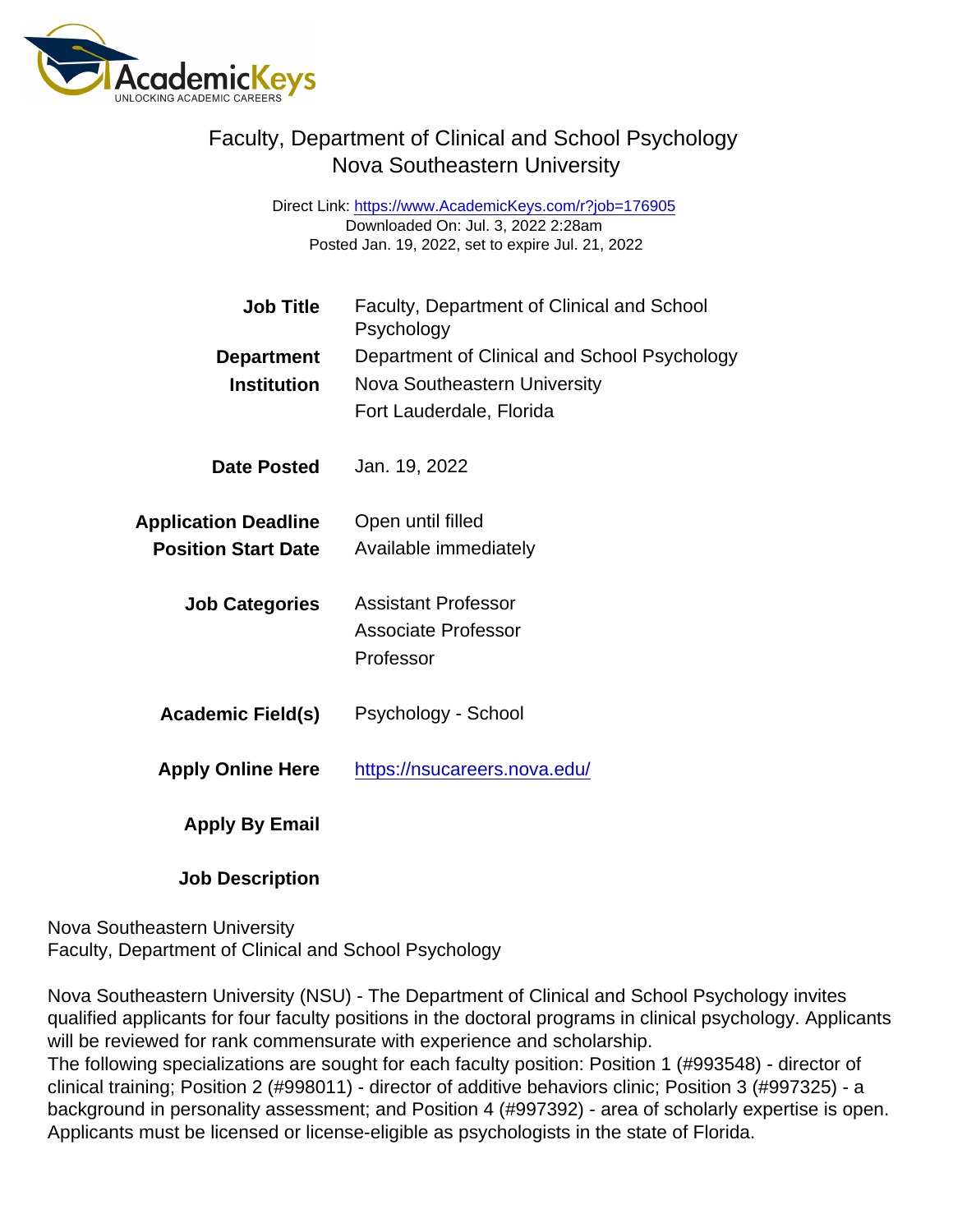## Faculty, Department of Clinical and School Psychology Nova Southeastern University

Direct Link: <https://www.AcademicKeys.com/r?job=176905> Downloaded On: Jul. 3, 2022 2:28am Posted Jan. 19, 2022, set to expire Jul. 21, 2022

The successful candidates will have a commitment to excellence in teaching, research, and mentoring students. Faculty will teach doctoral program core psychology courses, as well as electives in her/his own specialty areas. The teaching load is contingent on research productivity and/or service activities. For Positions 2 to 4, candidates must be actively involved in scholarship, with expectations to maintain an ongoing program of research, peer-reviewed publications, and student research supervision. The most desirable candidates for Positions 2 to 4 will have active funding to support their research.

The Department is dedicated to the principles of excellence, equality, and respect for all individuals. We seek candidates with a commitment to promoting diversity, inclusion, and multicultural competence in an educational environment.

Nova Southeastern University is a not-for-profit university that meets the U.S. Department of Education's criteria as a Hispanic-serving institution. NSU awards more doctoral and professional degrees to Hispanics and all minority groups combined than any other university in the United States. NSU is also second in the U.S. for professional degrees awarded to African Americans. The University and Department place a high priority on the creation of an environment supportive of diversity in faculty and students, a core value of the university. NSU is located in Fort Lauderdale, Florida, approximately 25 miles north of Miami.

The Department of Clinical and School Psychology offers APA-accredited Ph.D. and Psy.D. programs in clinical psychology, an APA-accredited Psy.D. program in school psychology, and a specialist program in School Psychology. The Department also houses 2 APA-accredited pre-doctoral internship programs and a postdoctoral residency. The Department trains students at its Psychology Services Center, which serves a diverse population of children, adolescents, and adults through its general and faculty-directed specialty clinical training programs.

For the complete job description and to apply, please go to https://nsucareers.nova.edu/ Reference the position numbers above. Inquiries about the positions may be directed to Dr. Mindy Ma (mmindy@nova.edu).

Contact Information

Please reference Academickeys in your cover letter when applying for or inquiring about this job announcement.

**Contact**